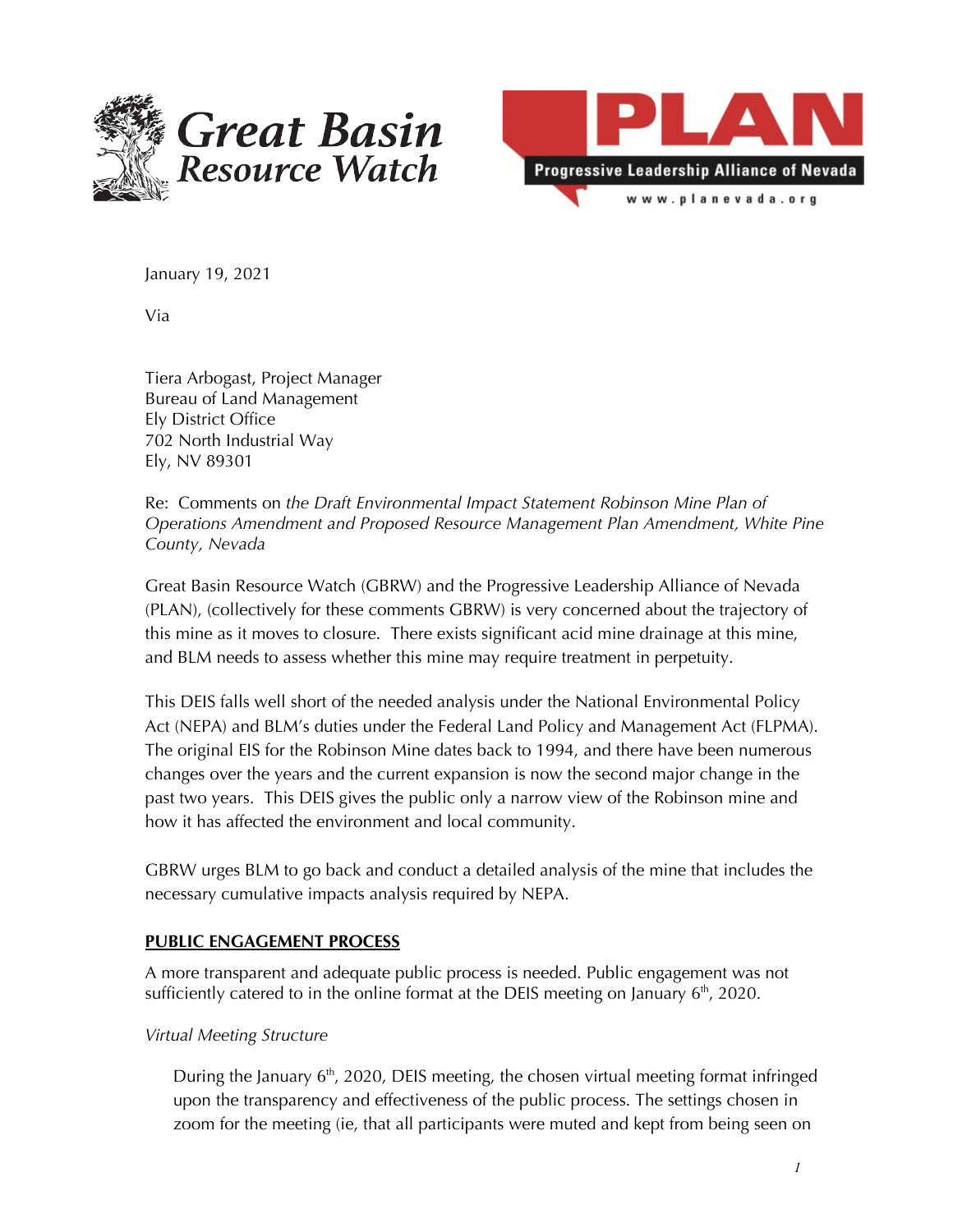the shared screen) entirely prevented attendees from having awareness of other community members present.

Due to this, public attendees' presence was essentially made invisible through the virtual meeting's structure. Participants did not appear on the screen at all during the meeting, and only the names of attendees who asked questions ever became public. In order for an attendee's voice to be heard, their question first needed to be "accepted" virtually by the moderator. While moderators were free to speak and provide information or thoughts at any time, members of the public had to be given permission to do the same...which presents a clear inequity and opposition to the true spirit of genuine public process.

Furthermore, members of the public who did not have specific questions to ask during the meeting (or were unable to utilize the virtual tools in order to ask their questions) were not seen or heard at all. In itself, this likely discouraged public engagement and inhibited collective learning ability—since feeling as if you are *a part* of a space contributes to your ability to actively and meaningfully engage with one. An invisible public is, in many ways, a marginalized public. Since community members are unable to feel and be included in a space as they would have been able to during previous times (through the means of being physically present in the room), other measures must thoughtfully be put in place in order to address this natural deficiency in the transition to virtual public meetings. A more transparent structure, where all attendees and moderators are given equal opportunity to be seen, heard, and understood is needed for future public meetings.

EIS meetings are a collective public process and a means for community members to come together to better understanding a proposed action, require an awareness of others that was clearly withheld from this virtual meeting. The value of EIS meetings comes not only as a means for community members to hear and engage with sources of knowledge from public agencies and the mining operator, but to share knowledge, concerns, and related lived experience with others in their community. At the January  $6<sup>th</sup>$  meeting, there was no way for attendees to engage directly with other members of the public. All information was one-sided and prevented a collective learning that comes from the conversational format that exists during in-person meetings.

A means for attendees to see one another, as well as have conversations or ask questions directly to one another, is a vital component of the public process that must be remedied and incorporated into future virtual meeting spaces. The best solution for this would be to allow all attendees to have the choice to un-mute themselves and turn their computer cameras on (to be seen on the shared screen). If this is not possible, at the very least, there should be a sign-in sheet where attendees can see both who and how many others are present. Creation of the space in this way is also needed for the process to stay accountable towards the public.

Overall, more malleability is needed in order for the public process to best be upheld in these unpredictable times. The most effectively moderated virtual public process is likely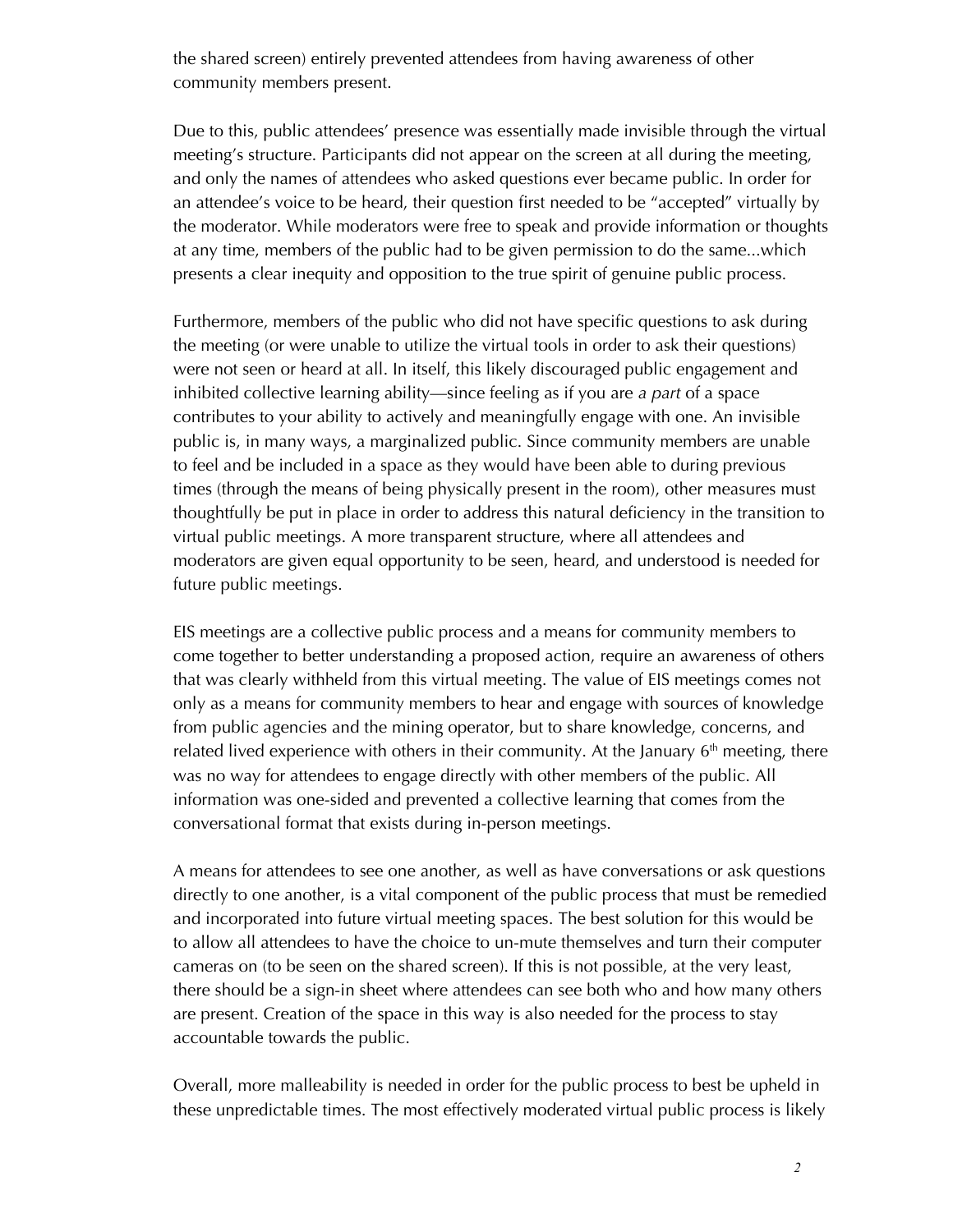one where moderators acknowledge and actively listen to difficulties members of the public have in accessing the new virtual tools for participating—and subsequently ask for input and suggestions for how to make the process more accessible. Whatever the exact solutions are for continuation of effective and genuine public process in this COVID-19 world, they must be amenable to the needs expressed by members of the public during this time. And the space for expressing these needs must be widened.

The insufficient public engagement process with the project thus far should be critically evaluated and improved upon.

### **THE REVIEW PERIOD FOR THE DEIS WAS MUCH TOO SHORT**

The DEIS was released at the beginning of December 2020 with a much too short comment period extending through the Christmas and New Years holidays, so 10 days to two weeks is effectively lost to the public. It is clear that the Trump Administration does not care about the people in the community that are hosting this mine. As a result people continue lose respect for federal agencies as BLM, which further erodes the NEPA process. Ultimately, the behavior of the agency sets up a dynamic that fosters distrust and often results in increasing litigation, which ironically is in opposition to the goal of the Trump Administration to see mines permitted faster.

# **THE STRUCTURE OF THE DEIS MAKES REVIEW ONEROUS**

The "streamlining" process the BLM has used to craft the DEIS does a disservice to the public. The main body of the DEIS (Chapters 1-6) does not describe the project and its consequences in much detail, and how negative effects of the project are to be mitigated sufficiently. Therefore, it is necessary to review all the appendices as well. It is far more efficient for anyone reviewing the DEIS to be able to see all aspects in the same section of the document. By splitting out key aspects the reader is constantly going between various documents in a cumbersome process that actually re-quires more time. This conspires with the shorter timeframe for review (45 days is an absurdly short period of time for a new and complex mine plan) the DEIS to seriously undermine the ability of the public and in particular the affected community to fully understand and comment on the consequences of the Robinson mine and the expansion plan. BLM needs to return to its previous approach to the structure of the DEIS, which is more self contained and actually simpler for the public to review.

# **THE DEIS FAILS TO PROVIDE AN ADEQUATE BASELINE ANALYSIS AS REQUIRED BY NEPA**

The DEIS does not generally provide sufficient baseline data and analysis for the public to evaluate the affects of the Robinson Mine on the environment and community. For example, background water quality data is not in section 3.3.1 Affected Environment under "Geochemistry and Groundwater Quality." The first paragraph in this section only states, "Groundwater in this hydrogeologic block exceeds Nevada Drinking Water Standards for arsenic, iron, manganese, sulfate, and TDS (see Appendix C)." (DEIS p 3-6). Appendix C only contains new groundwater monitoring and production well and does not provide the complete baseline. It is also not clear that this represents background water quality data –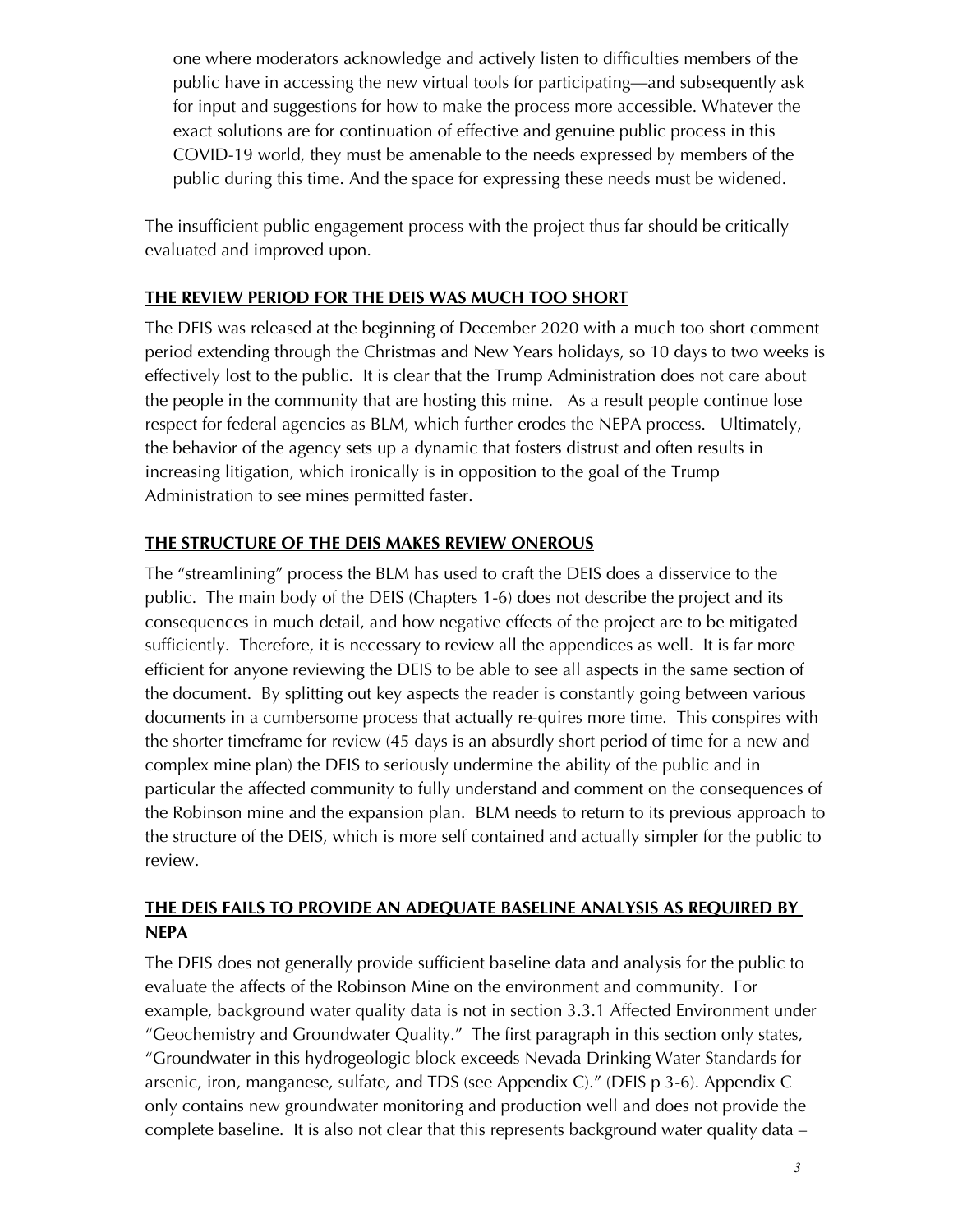meaning not affected by the mine. The water quality in some or all of the wells could already have been affected by the mine. A quantitative assessment of the effect of the mine on groundwater quality is not possible, nor the future effects relative to background groundwater quality.

In fact there are a many groundwater monitoring wells that show elevated constituents and significant exceedences in particular wells R-A, W-19, and W-28R as is seen in the recent quarterly monitoring reports.<sup>1</sup> The EIS needs to provide a full picture of the water quality and explain why there are such high levels and exceedences for some of the well at the Robinson mine. The number and very high levels of constituents in W-19 is particularly striking and would seem to be mining related. The EIS needs to delineate whether the water quality in the monitoring wells is mine related or background and provide the evidence supporting these conclusions.

Under NEPA, BLM must also fully analyze the baseline conditions of all potentially affected resources. BLM is required to "describe the environment of the areas to be affected or created by the alternatives under consideration." 40 CFR § 1502.15. The establishment of the baseline conditions of the affected environment is a fundamental requirement of the NEPA process. "Without establishing the baseline conditions which exist ... before a project begins, there is simply no way to determine what effect the project will have on the environment, and consequently, no way to comply with NEPA." Great Basin Resource Watch, 844 F.3d at 1101, quoting Half Moon Bay Fisherman's Mktg. Ass'n. v. Carlucci, 857 F.2d 505, 510 (9th Cir.1988). "[W]ithout [baseline] data, an agency cannot carefully consider information about significant environment impacts. Thus, the agency fails to consider an important aspect of the problem, resulting in an arbitrary and capricious decision." N. Plains Resource Council, Inc. v. Surface Transp. Bd., 668 F.3d 1067, 1085 (9th Cir.2011). This includes the requirement to fully analyze for public review the quality and quantity of ground and surface waters, wildlife, recreation, cultural, air quality, and all potentially affected resources.

#### **CUMULATIVE IMPACTS OF ALL PAST ACTIVITIES/ACTIONS ARE NOT ADDRESSED**

A cumulative impact is "the impact on the environment which results from incremental impact of the action when added to other past present, and reasonably foreseeable future actions regardless of what agency (Federal or non-Federal) or person undertakes such other actions. Cumulative impacts can result from individually minor but collectively significant actions taking place over a period of time." (40 CFR § 1508.7.) This definition is critical to determining the proper area to be studied in a cumulative impact assessment.

The EIS must fully consider all "direct and indirect impacts" under NEPA, and review the "cumulative impacts" from all "past, present, and reasonably foreseeable future actions" under NEPA. 40 CFR § 1508.7. In this case, the EIS' does not address the cumulative affect of perpetual treatment at the site or the affect if there is a failure to continue the existing treatment regime, then it will be in violation of NEPA. BLM's duties to fully analyze all direct, indirect, and cumulative impacts include the duty to analyze baseline conditions and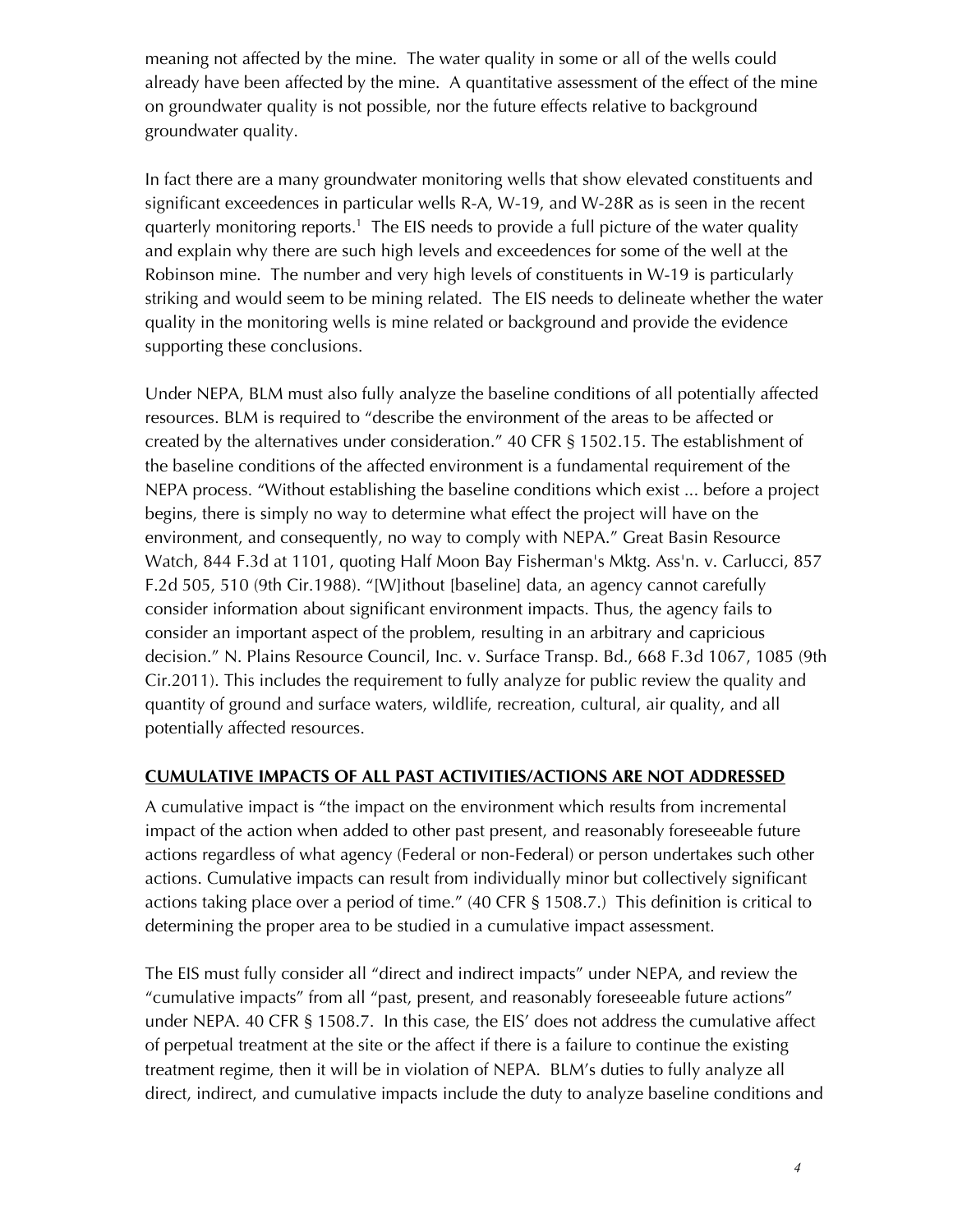all impacts from the existing facilities, all proposed facilities, and all other "past, present, and reasonably foreseeable future" activities in the region.

Klamath Siskiyou Wildlands Center v. BLM, 387 F.3d 989, 995 (9th Cir. 2004): [T]he general rule under NEPA is that, in assessing cumulative effects, the Environmental Impact Statement must give a sufficiently detailed catalogue of past, present, and future projects, and provide adequate analysis about how these projects, and differences between the projects, are thought to have impacted the environment. See Neighbors of Cuddy Mountain v. United States Forest Serv., 137 F.3d 1372, 1379-80 (9th Cir.1998); City of Carmel-By-The-Sea v. United States Dept. of Transp., 123 F.3d 1142, 1160-61 (9th Cir.1997).

Lands Council v. Powell, 395 F.3d 1019, 1028 (9th Cir. 2005):

The [agency] cannot simply offer conclusions. Rather, it must identify and discuss the impacts that will be caused by each successive [project], including how the combination of those various impacts is expected to affect the environment, so as to provide a reasonably thorough assessment of the project's cumulative impacts.

Klamath Siskiyou, 387 F.3d at 1001. In a major mining and NEPA decision, the Ninth Circuit recently specifically rejected the type of brief mention or listing of projects/acreages as found in the DEIS:

In a cumulative impact analysis, an agency must take a "hard look" at all actions. An EA's analysis of cumulative impacts must give a sufficiently detailed catalogue of past, present, and future projects, and provide adequate analysis about how these projects, and differences between the projects, are thought to have impacted the environment. … Without such information, neither the courts nor the public ... can be assured that the [agency] provided the hard look that it is required to provide.

Te-Moak Tribe of Western Shoshone, 608 F.3d 592, 603 (9th Cir. 2010) (Rejecting EA for mineral exploration that had failed to include detailed analysis of impacts from nearby proposed mining operations. Although that case involved an EA, the need for a complete cumulative impacts analysis also fully applies to an EIS).

In Great Basin Mine Watch v. Hankins, 456 F.3d 955, 971-974 (9th Cir. 2006), the court struck down the same sort of acreage listing and brief, generalized descriptions of mining impacts in the region. The court required BLM to include "mine-specific … cumulative data." Id. at 973. Relying on Klamath-Siskiyou, and Lands Council, the court highlighted the need for a "quantified assessment of their [other projects] combined environmental impacts" and "objective quantification of the impacts." Id. at 972. That has not been done here.

The EIS must provide any meaningful analysis of the cumulative impacts of all past, present, and reasonably foreseeable future activities/actions. In its cumulative impact analysis, an agency must take a "hard look" at all actions: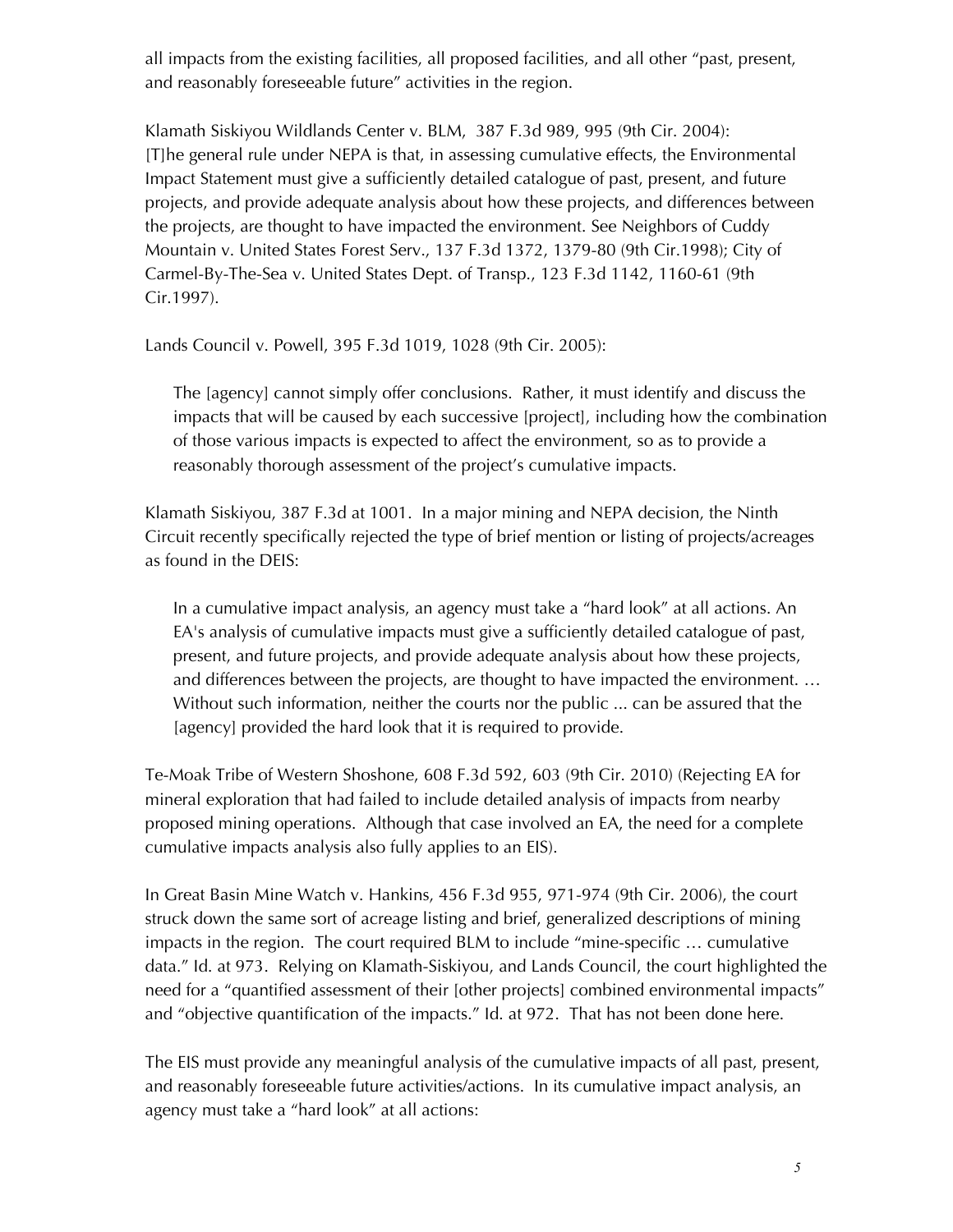[A]nalysis of cumulative impacts must give a sufficiently detailed catalogue of past, present, and future projects, and provide adequate analysis about how these projects, and differences between the projects, are thought to have impacted the environment. . . . Without such information, neither the courts nor the public . . . can be assured that the [agency] provided the hard look that it is required to provide.

The Ninth Circuit has repeatedly faulted the federal land agencies' failures to fully review the cumulative impacts of mining projects. In the most recent case, vacating BLM's approval of a mine, the court stated that "'in a cumulative impact analysis, an agency must take a 'hard look' at all actions that may combine with the action under consideration to affect the environment.'" Great Basin Resource Watch v. BLM, 844 F.3d 1095, 1104 (9th Cir. 2016) (emphasis in original) (quoting Te-Moak Tribe). BLM violated NEPA because it "did not 'identify and discuss the impacts that will be caused by each successive project, including how the combination of those various impacts is expected to affect the environment.'" Id. at 1105, quoting Great Basin Mine Watch, 456 F.3d 973-74.

In Great Basin Mine Watch, the Ninth Circuit required "mine-specific . . . cumulative data," a "quantified assessment of their [other projects] combined environmental impacts," and "objective quantification of the impacts" from other existing and proposed mining operations in the region. Id. at 972-74. The agency cannot "merely list other [projects] in the area without detailing impacts from each one." Id. at 972. See also ONRC v. Goodman, 505 F.3d 884, 893 (9th Cir. 2007).

The DEIS generally focuses only on the proposed action and is minimally descriptive directing the general public to review technical documents cited within the text. This results in an opaque review process with the public unable to meaningfully understand the overall affects of the Robinson mine from past actions, which are not analyzed, proposed, and foreseeable future actions.

Again, if we examine groundwater quality the phase "mining impacted waters" appears nowhere in the DEIS, yet the Robinson mine has a significant history of and still has to address acid mine drainage and related water pollution. The DEIS does provide the public a clear understanding of how the Robinson mine has affected the environment, nor an estimation of how long "mining impacted waters" will result for the mine and the long-term need for treatment active or passive.

The cumulative impacts section in the DEIS effectively does not exist. For example, in the Geochemistry and Groundwater Quality section (4.3, p 4-2) is a two sentence paragraph where the first sentence states, "The cumulative impacts of past and present actions on geochemistry and groundwater quality in the immediate vicinity of the Robinson Mine are represented by the description of the existing affected environment, as are the potential impacts of future activities at the mine, including remediation activities." The affected environment section as discussed above provides almost no assessment of how the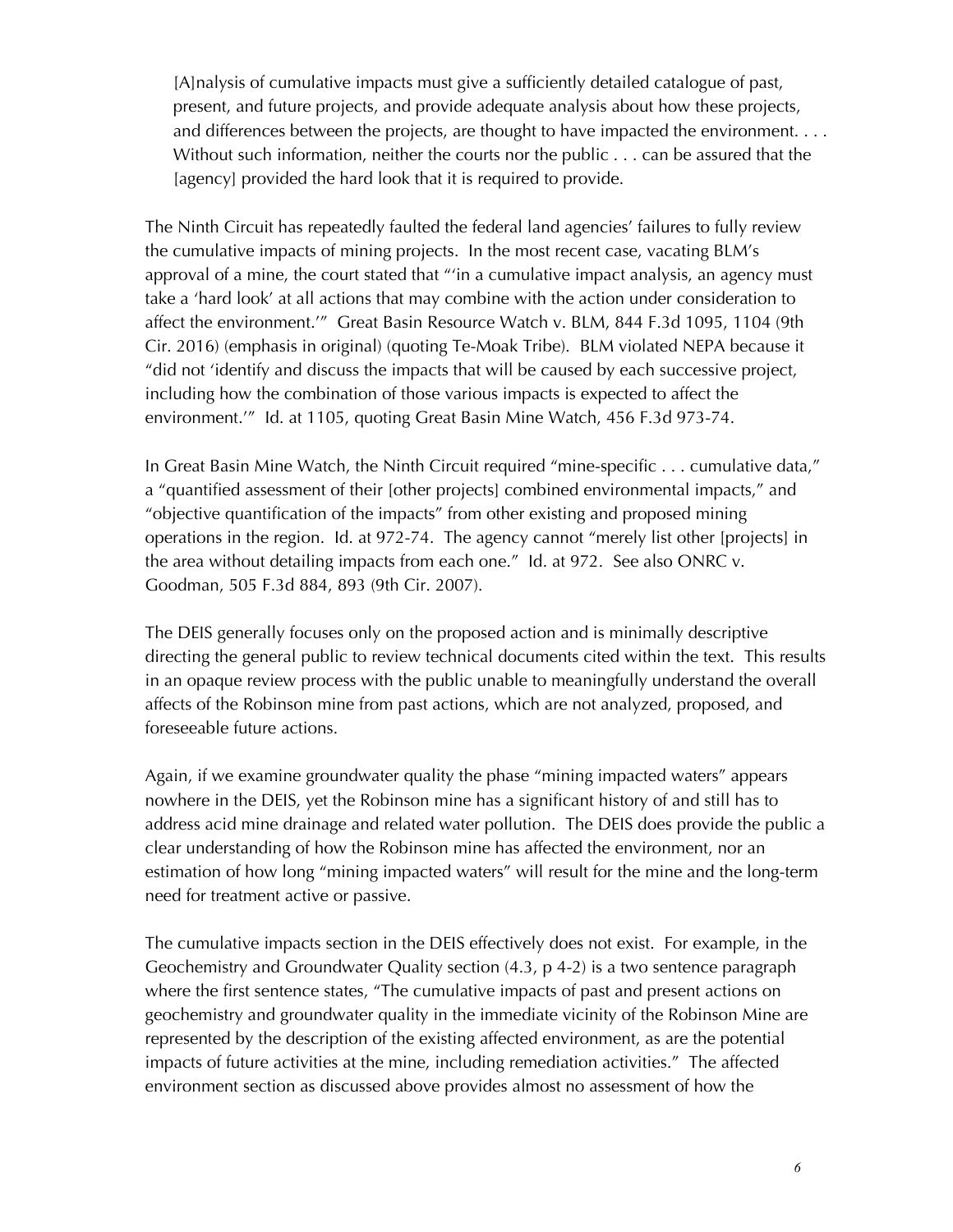geochemistry of the site has affected groundwater quality at the Robinson mine or the need to capture polluted drainage or discharge.

### **ADDITIONAL NEPA, FLPMA, AND OTHER REQUIREMENTS**

NEPA requires BLM to fully analyze all mitigation measures, their effectiveness, and any impacts that might result from their implementation. NEPA regulations require that an EIS: (1) "include appropriate mitigation measures not already included in the proposed action or alternatives," 40 CFR § 1502.14(f); and (2) "include discussions of:  $\dots$  Means to mitigate adverse environmental impacts (if not already covered under 1502.14(f))." 40 CFR § 1502.16(h). NEPA requires that BLM review mitigation measures as part of the NEPA process -- not in some future decision shielded from public review. 40 CFR § 1502.16(h). This includes mitigation for all potentially affected resources such as air and water quality, wildlife, cultural, recreation, visual, etc.

Under NEPA, the DEIS must also fully review all direct, indirect, and cumulative environmental impacts of the Project. 40 C.F.R. §§ 1502.16, 1508.8, 1508.25(c). Direct effects are caused by the action and occur at the same time and place as the proposed project. Id. § 1508.8(a). Indirect effects are caused by the action and are later in time or farther removed in distance, but are still reasonably foreseeable. Id. § 1508.8(b). Types of impacts include "effects on natural resources and on the components, structures, and functioning of affected ecosystems," as well as "aesthetic, historic, cultural, economic, social or health [effects]." Id.

In addition to the fundamental cumulative impacts review requirements noted above, NEPA regulations also require that the agency obtain the missing "quantitative assessment" information. 40 C.F.R. § 1502.22. "If there is 'essential' information at the plan- or sitespecific development and production stage, [the agency] will be required to perform the analysis under § 1502.22(b)." Native Village of Point Hope v. Jewell, 740 F.3d 489, 499 (9th Cir. 2014). Here, the adverse impacts from the Project when added to other past, present, or reasonably foreseeable future actions is clearly essential to BLM's determination (and duty to ensure) that the projects comply with all legal requirements and minimizes all adverse environmental impacts.

FLPMA and BLM mining regulations require that all activities on public land comply with all environmental protection standards, including air and water quality standards. See, e.g., 43 CFR § 3809.5 (definition of "Unnecessary of Undue Degradation" prohibited under FLPMA includes "fail[ure] to comply with one or more of the following: … Federal and state laws related to environmental protection."); § 3809.420(b)(4) (listing Performance Standards that must be met, including the requirement that "All operators shall comply with applicable Federal and state air quality standards, including the Clean Air Act (42 U.S.C. 1857 et seq.)."

The same is true for operations that are not specifically authorized by the 1872 Mining Law (such as the waste and tailings facilities discussed above) which are properly governed by DOI/BLM's FLPMA special use regulations : "(b) Each land use authorization shall contain terms and conditions which shall: … (3) Require compliance with air and water quality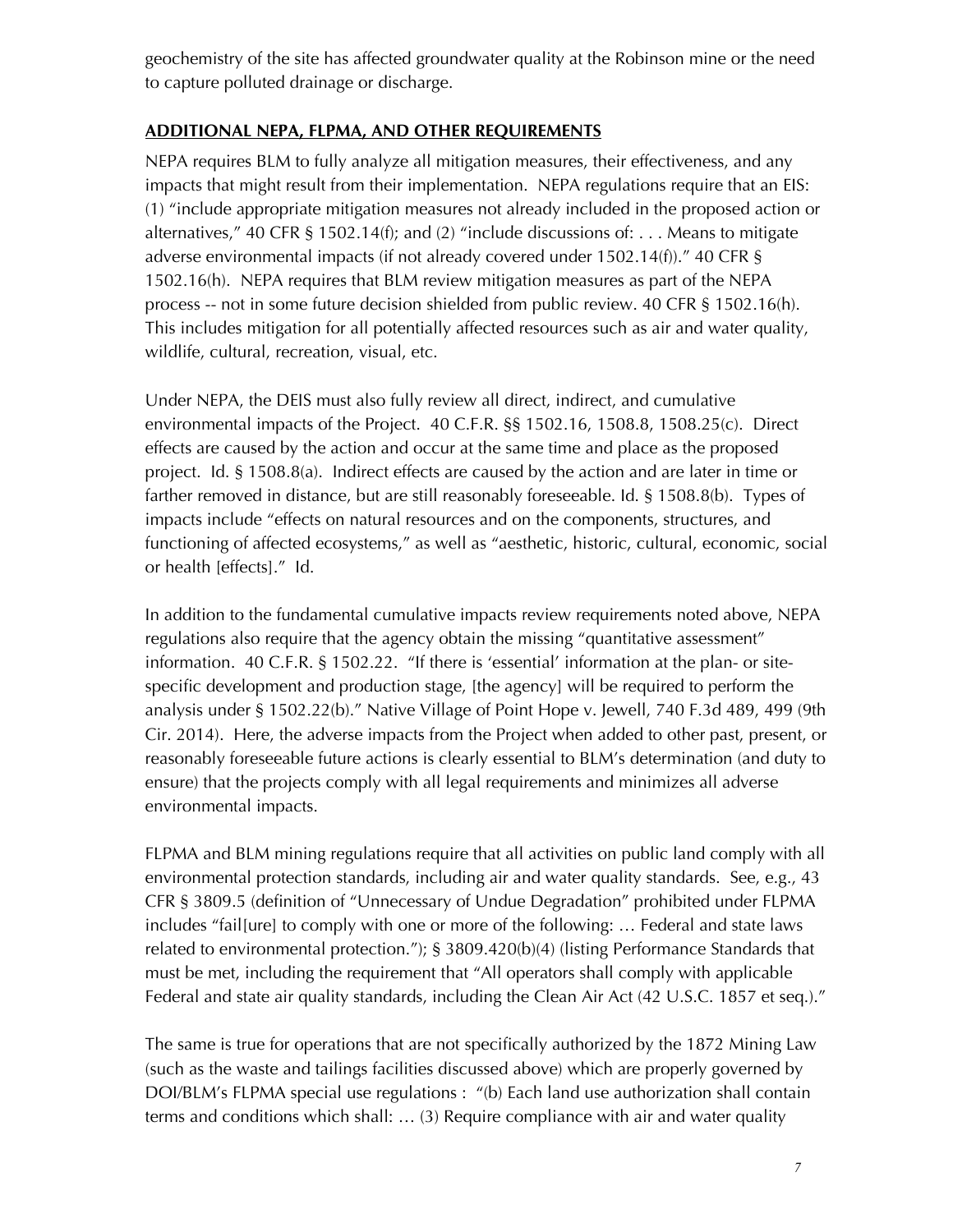standards established pursuant to applicable Federal or State law." 43 C.F.R. §2920.7(b)(3). NEPA requires that: "Environmental impact statements shall state how alternatives considered in it and decisions based on it will or will not achieve the requirements of sections 101 and 102(1) of the Act [NEPA] and other environmental laws and policies." 40 C.F.R. § 1502.2(d).

## **GEOCHEMICAL AND WATER QUALITY ASPECTS**

# *1. The model used to estimate groundwater degradation from waste-rock assumes, incorrectly, that laboratory weathering tests indicate directly pollutant concentration under field conditions.*

The estimate of pollution release from the proposed King and Tripp waste rock facilities assumes that "MWMP and HCT data can be used in modeling without applying scaling factors" (Stantec 2020, p. 7).<sup>2</sup> This is based on the finding that the composition of humidity cell leachate on acid-leached rock (ALM) is similar to the composition of ALM effluent that accumulated under field conditions in the Intera Pond. This assumption may work OK for the acid leached material, where are high concentrations of moderately soluble acidic solids form in the rock. There are examples where acid-generating rock has oxidizing for decades in a Nevada, and then produced a relatively constant solute composition when suddenly flushed with water.

But in the great majority of situations where pollutants are released by the simple oxidation of sulfide S minerals (e.g., all of the sulfide-bearing waste rock at the Robinson Mine that has not been subject to acid leaching), leachate concentrations in the field varies widely relative to leachate from the same rock under laboratory conditions. This is unsurprising: two of the most important parameters controlling concentration--the duration over which oxidation has occurred to releases solutes between rinsing, and the water-to-rock ratio in the rinse step vary widely between lab and field conditions. Very broadly, because waste rock under field conditions at the Robinson Mine experiences a longer period of oxidation and a lower water-to-rock ratio than rock in lab tests (i.e., more pollutants are released into less water), pollutant concentrations in leachate from sulfidic waste rock are expected to be higher under field conditions than in lab tests.

The magnitude of this model error is illustrated by comparing predicted effluent sulfate concentration in the proposed King Waste Rock facility to measure pore water compositions in existing Robinson Mine waste rock. Sulfate (SO4) is used in this comparison because it is a direct product of sulfide S mineral oxidation.

In the model presented in the DEIS, the initial pore water in the proposed King Waste Rock Facility is predicted to be ~1,000 mg/L SO4 under the "worst case" assumption. This model concentration is for "the first flush," and is then "followed by exponentially decreasing concentrations," with "worst case" concentrations decrease to ~600 mg/L during the "second flush" (Stantec 2020, p. 16).

For a field comparison, estimates for measured pore-water composition in non-acid-leached sulfidic Robinson waste rock are presented in an earlier waste rock management plan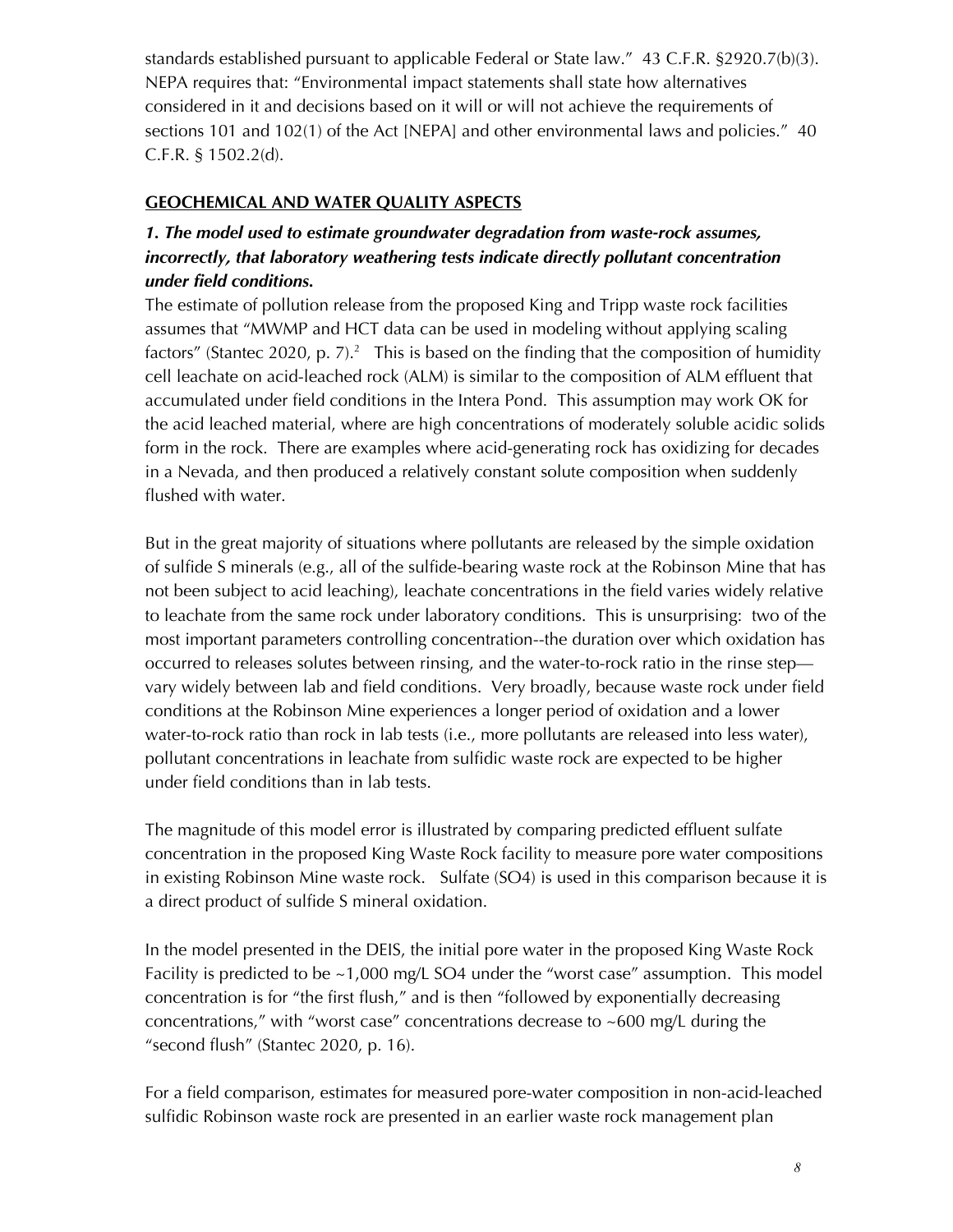(RNMC, 2014). In samples collected from borings in the Lane City waste rock facility (sulfide S between 0.99% and 3.4%, but with pH above ~6), sulfate concentrations in pore water ranged from  $\sim$ 4,500 to 15,000 mg/L (RNMC 2014, Figure 7-3).<sup>3</sup> [Parameters used to estimate pore water sulfate from measured electrical conductivity in waste rock are based on 0.091 gravimetric moisture in the rock sample, electrical conductivity measured in 2: 1 water: rock mixtures using deionized water, ~0.65 mg TDS/L per uS/cm conductivity, and ~60% of the TDS as sulfate.] That is, pore water sulfate concentrations measured in an existing waste rock facility that is NOT acidic ranged from ~4 to 15 times higher than the "worst case" model estimate for the proposed King waste rock facility. In existing waste rock from the Lane City waste rock that was acidic (pH between  $\sim$  4 and 6), pore-waters contained up to ~20,000 mg/L sulfate, or 20 times higher concentration than the "worst case" expected in the DEIS.

This large and systematic model underestimate for sulfate concentrations in waste rock leachate used to support the EIS should be addressed by: 1) Revising the pollution release model so that it considers both water flux and pollution release rates over time in waste rock; and 2) Calibrating this revised model of waste-rock leachate to the large amount of existing data on pore water solute concentrations in Robinson Mine waste rock.

# *2. The model used to estimate the pollutant load from the proposed waste rock facilities assumes, incorrectly, that the vegetated cover will exclude oxygen; as a result, the model dramatically underestimates the long-term rate of pollution release.*

By assuming that the waste rock becomes completely anoxic as soon as the 1.5-ft vegetated closure cover is emplaced (Stantec 2020, p. 11), the water quality model ignores the rate at which further oxidation in the proposed waste rock facilities would release pollutants to percolating water. Considerable research has gone into designing mine-waste covers that effectively exclude oxygen, and results demonstrate that excluding oxygen is in fact an effective means for stopping sulfide mineral oxidation. But the proposed 1.5-ft thick vegetated cover for the King or Tripp waste rock facilities will almost certainly not drive the pore-gas oxygen concentration to zero. The cover ineffectiveness is particularly true in semi-arid climates like at the Robinson Mine, where low levels of moisture saturation produce higher values for air conductivity.

What would actually happen in the proposed King or Tripp waste rock facilities is that the sulfide S minerals in the rock would continue to oxidize, releasing pollutants to percolating pore water. The solute concentrations would decrease over time as sulfide S minerals oxidize, but rather than a rapid decrease predicted by the DEIS model (e.g., ~70% decrease predicted in concentration after the first pore volume is flushed), concentrations would be more likely to decrease very slowly over centuries to millennia.

The model of pollution release from the proposed waste rock facilities needs to be revised so that it incorporates realistic estimates for oxygen flux into the waste rock facility, and then provides the associated concentration of pollutants in seepage from the waste rock.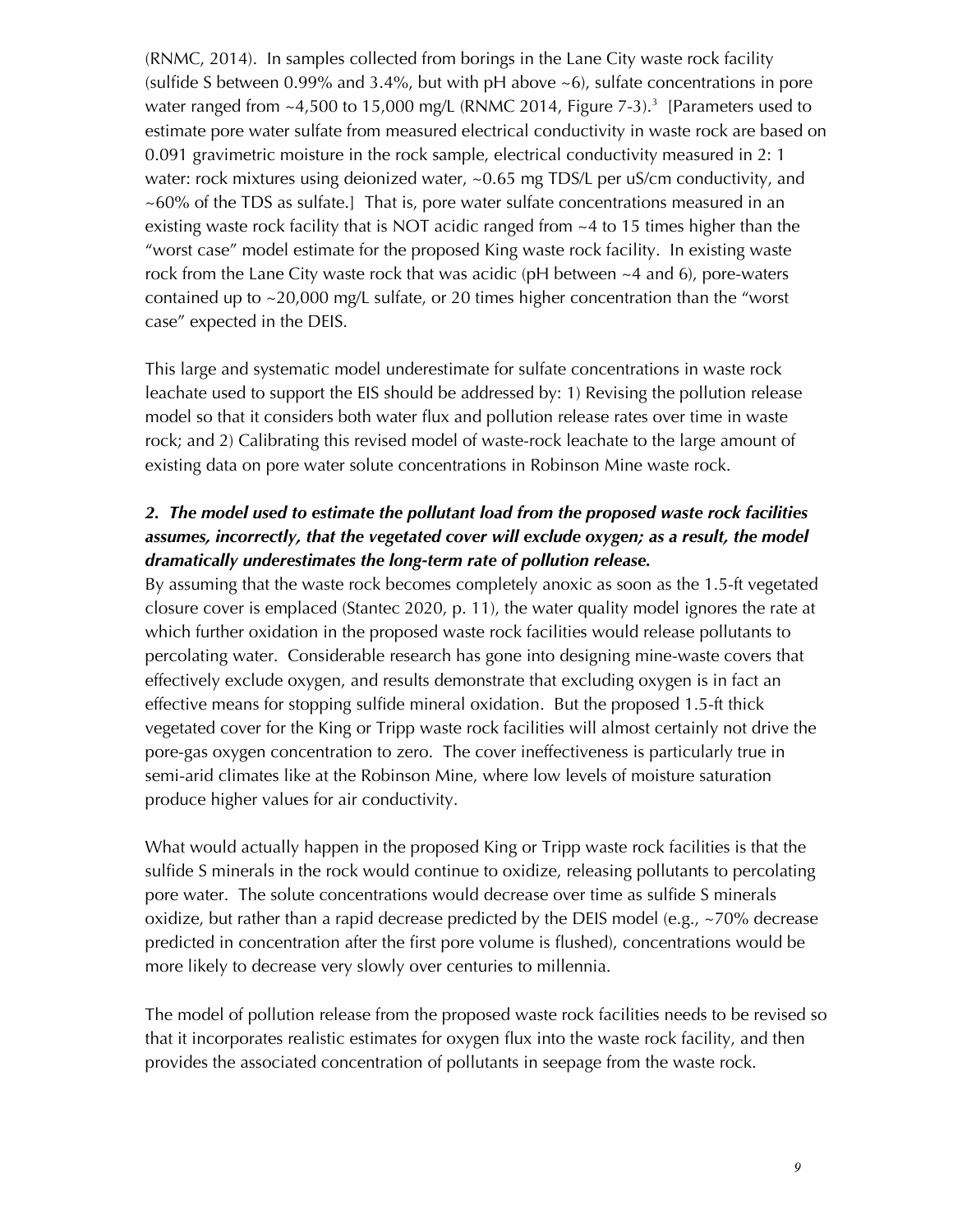*3. Because the proposed King and Tripp waste rock facilities would be a perpetual source of pollution and would release pollutants much faster than predicted in the DEIS, the facility designs should be enhanced to include covers that permanently exclude oxygen.*  As detailed in GBRW's previous comment, the impacts on groundwater from the proposed King and Tripp waste rock facilities are based on a model that dramatically underestimates actual expected rates of pollution release. Model error #1 is to assume that solute concentrations measured in laboratory weathering tests (humidity cells) will represent directly concentrations under field conditions. Model error #2 is to assume that the pore space in the waste rock will be totally anoxic as soon as a vegetated cover is emplaced, so that pollution release by sulfide mineral oxidation ceases as soon as the cover was

emplaced.

BLM needs to require a design, delineated in the EIS, for the proposed King and Tripp waste rock facilities that actually does include a capping layer that will permanently exclude oxygen. Emplacement of the waste rock excavated from the Liberty Pit under such an oxygen barrier would dramatically slow the dissolution and transport of pollutants bound in sulfidic minerals. Numerous model and field studies have been conducted to design layers in mine-waste that can permanently impede oxygen flow. See for example the recent presentation by Steven Pearce, given at the December 2020 Metal Leaching/Acid Rock Drainage conference, which is freely accessible on line (Pearce et al., 2020).

# *4. The Ruth Pit Lake as proposed is likely to cause a significant ecologic risk and degrade groundwater.*

The hydraulic and geochemical models used to support the EIS indicate that the lakes that would form in the Ruth Pit will have cause "potential ecological risks to selected bird and mammal species," and listing specifically "copper as a Constituent of Potential Concern (COPEC) in the Ruth West Pit lake and copper fluoride and pH as COPECs in the Ruth East Pit lake" (DOI&BLM 2020). As a result, closure plans will need to include perpetual funding mechanism to provide long-term monitoring and treatment of the Ruth Pit lake.

Forecasts of water quality in mine pit lakes are notoriously unreliable. In particular, the model used to forecast water quality in the Ruth Pits (Piteau 2019)<sup>4</sup> does not meet even the basic standards expected for an environmental assessment of impacts on public land. The description of model parameters and computational implementation are vague, and the report does not present a mathematical formulation illustrating how pollution loads are summed over time. Most importantly, the Ruth Pit Lake water quality model does not account for the fundamental property of sulfidic mine waste: The oxidation and association pollution release from minerals containing sulfide S occurs over time, so that the mass of pollutants release depends on the duration over which the pit walls are exposed to atmospheric oxygen. In the Ruth pit lake model, the load of pollutant release from wall rock by runoff and groundwater flushing are derived from "weekly HCT [humidity cell test] leachates" (Piteau 2019, Pg 35). What is missing from this model is an accounting of the cumulative amount of sulfide mineral oxidation that will occur in wall rock between when it is exposed to the atmosphere by excavation and when it is ultimately isolated again by inundation below the lake.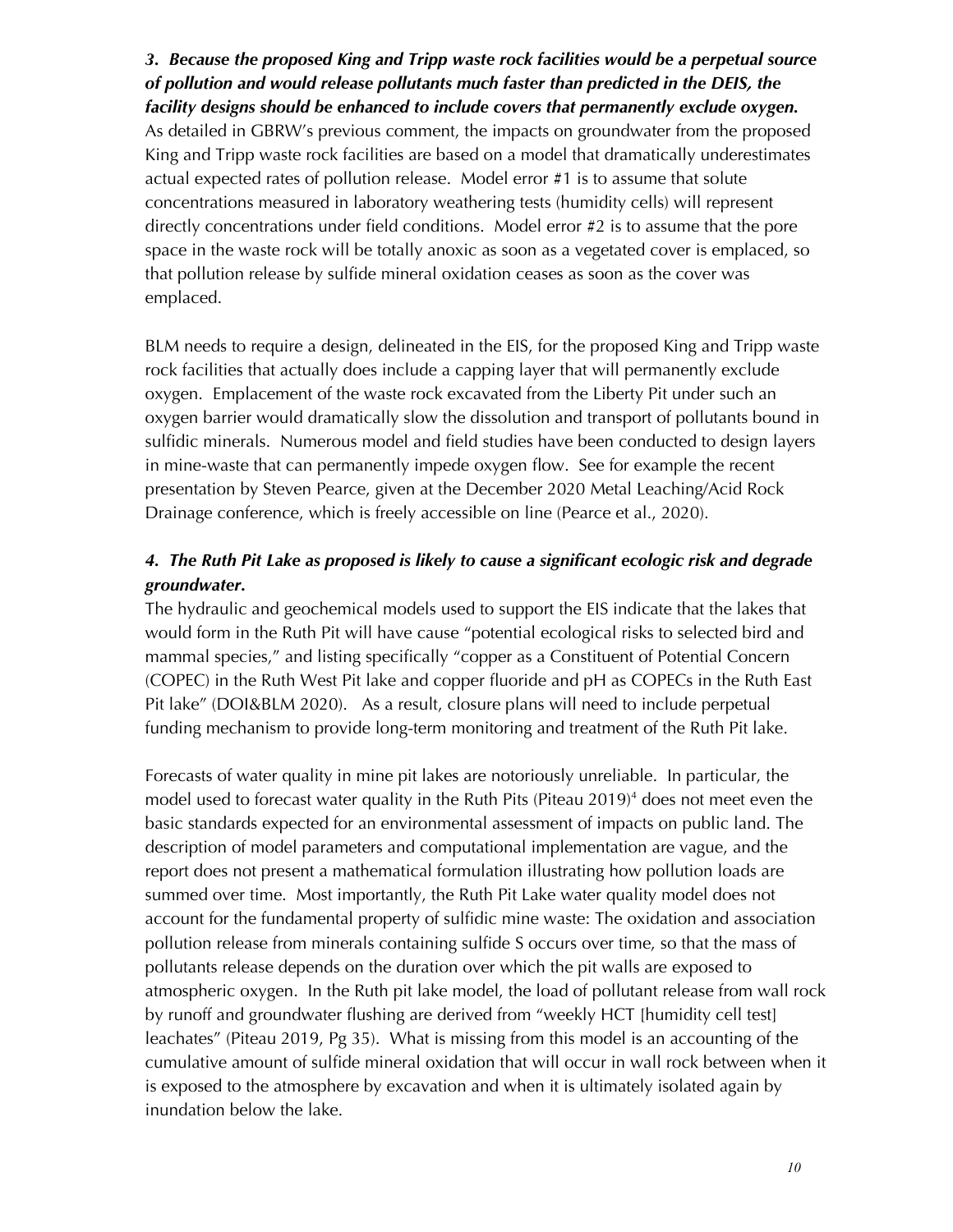In fact, there is a huge potential for the production of acidic leachate to the Ruth Pits. In the lower 600 ft of the both the East and West Ruth pits (between ~5700 and 6300 ft elevation amsl), most of the wall rock will be net-acid generating (Piteau 2019, Figure 3.20). Most of this acid-generating wall rock will oxidize over decades. Oxidation will start when it's exposed by excavation, and not stop until inundated by the lake. Based on predicted Ruth lake infilling, the zone where most Ruth Pit wall rock is acid generating (below the 6300 ft amsl) won't be flooded until 20 years after mining in the Ruth West Pit, and  $\sim$ 45 years in the Ruth East Pit (Piteau 2019, Figure 5.10). As a result, the water quality in the East and West Ruth pit lakes will almost certainly have much higher concentrations of acid, sulfate, and metals than predicted by the model used to support the DEIS.

Given the geochemical nature of the Ruth Pits as mentioned above it is mostly likely the Ruth Pit lake will have elevated levels of a number of constituents including sulfate that will degrade groundwater once water begins to flow out out of the pit lake. The outflow character is predicted by the operator of the Robinson mine. Thus, the Ruth Pit lake can be expected to violate Nevada Law.

GBRW recommends that KGHM and BLM reconsider Alternative D, backfilling the Ruth Pit with waste rock. Alternative D should eliminate the need for perpetual care. The water that initially floods the backfill will undoubtedly exceed NV drinking water standards, so the EIS will need to describe a mitigation plan for pumping and treating groundwater in the backfill. Other mines have proposed chemically amending backfill to precipitate solutes in place, or pumping and treating the flooded backfill until it meets applicable groundwater quality standards. But by placing sulfidic waste rock below the water table, it should stop oxidizing and therefore remain perpetually stable without requiring active long-term management.

In response to the large uncertainty in the forecast of water quality in the Ruth Pit Lakes, closure planning that includes these lakes needs to set bonds based on treatment costs assuming worst-case lake water quality.

#### *5. Potential for Water Pollution*

There must be a contingency plan of how to deal with an unexpected increase in acid generation in the waste rock piles and the leach pads as mining proceeds.

GBRW is also very concerned about the long-term evolution of the various mining open pits that have degraded water and in particular is the expected flow through nature of the Ruth West Pit Lake, and thus would degrade groundwater in violation of Nevada law. The EIS needs to deeply analyze the groundwater model, geochemical characteristics, and hydrodynamics of the entire site to clarify how the various components of the site will behave over time and to fully understand the potential to degrade waters of the state.

Under NEPA and FLPMA, BLM is required to fully analyze the current/baseline conditions of the site (including on public and private lands), and all direct, indirect, and cumulative impacts from existing and proposed facilities and operations. Under FLPMA, the Clean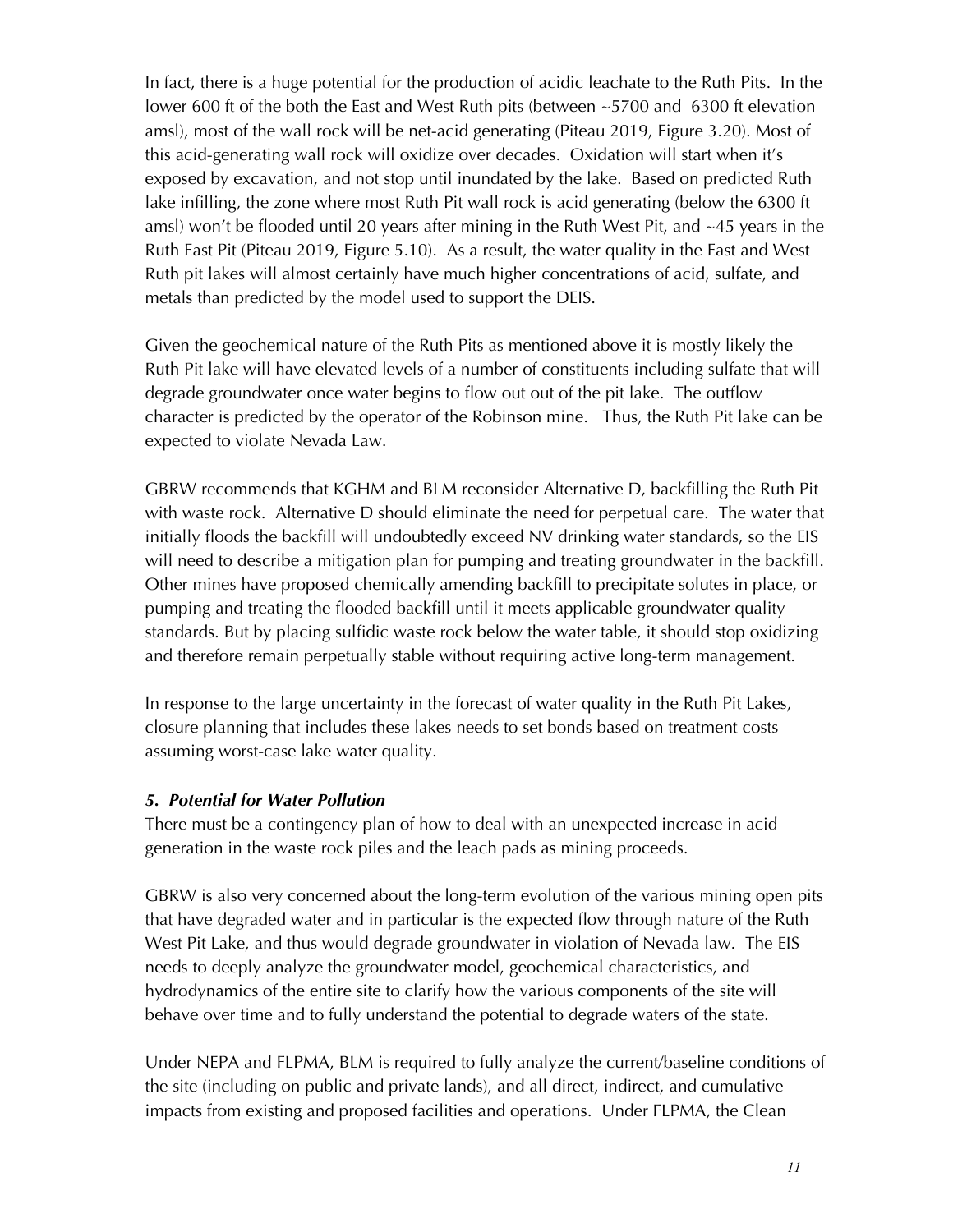Water Act, Nevada law/regulation, and other applicable laws, BLM must ensure that all facilities and activities comply with all federal and state water, air, and environmental quality standards, which does not appear to be the case at the site.

# **GIROUX WASH TAILINGS STORAGE FACILITY**

The pumpback system for the sulfate plume pumped about 12.3 million gallons of water in 2017,<sup>5</sup> and state of Nevada required quarterly monitoring reports since indicate that the pumping rate has not decreased. The first quarterly report of 2020 shows highly contaminated water with sulfate and total dissolved solids (TDS) as high as 1,500 and 4,030 mg/L respectively in well PW-2.<sup>6</sup> Furthermore, the elevated levels are consistent and there is some indication when comparing the fourth quarter monitor report from 2017 with the first quarter report from 2020 that sulfate and TDS levels are increasing at least for well PW-2.<sup>7</sup> The issue of the contamination plume needs to be fully evaluated in the EIS, specifically to identify the boundaries of the plume, the specific source cause, and an estimation of how long the pumpback system will be required. The current reclamation plan has calculated a 20-year cost for the pumpback system, and BLM needs to address the potential of longer time horizon to estimate long-term closure and management costs for this facility

## **RECLAMATION SCHEDULE UNDERESTIMATES LONG-TERM MANAGEMENT**

The Robinson mine End of Mine Life (EOML) reclamation schedule indicates that all site monitoring and management will be completed in the fourth quarter of 2051.<sup>8</sup> KGHM clearly does not anticipate the need for perpetual management or even very long-term management on the order of 100 years or more. GBRW believes this to be in serious error as discussed above the extent of water pollution is likely to be much greater than presented by KGHM, and monitoring will be needed well past 2052 even under the current plan of development.

# **ALTERNATIVES TO PERPETUITY TREATMENT ARE NEEDED**

There must be a detailed analysis of scientifically sound (Because of the errors in the estimation of water pollution the correct non-perpetual care mine plan is not technically sound) approaches to close the mine site without the need for perpetual treatment, even if these alternatives seem infeasible on the surface. It is important for the public to be informed about this option and decide for themselves if perpetual care is acceptable. Federal law requires that the mine operator "must minimize uncontrolled migration of leachate; and … Long-term, or post-mining, effluent capture and treatment are not acceptable substitutes for source and migration control, and you may rely on them only after all reasonable source and migration control methods have been employed," (43 CFR Part 3809.420).

#### **PROJECT APPROVAL WOULD VIOLATE FLPMA'S UUD MANDATE**

As delineated above the methodology for the determination of water pollution is fundamentally flawed, and long-term active management will be required to avoid degradation at the very least of groundwater. However, KGHM in its documentation and reclamation plan erroneously do not anticipate and therefore do not plan for very long-term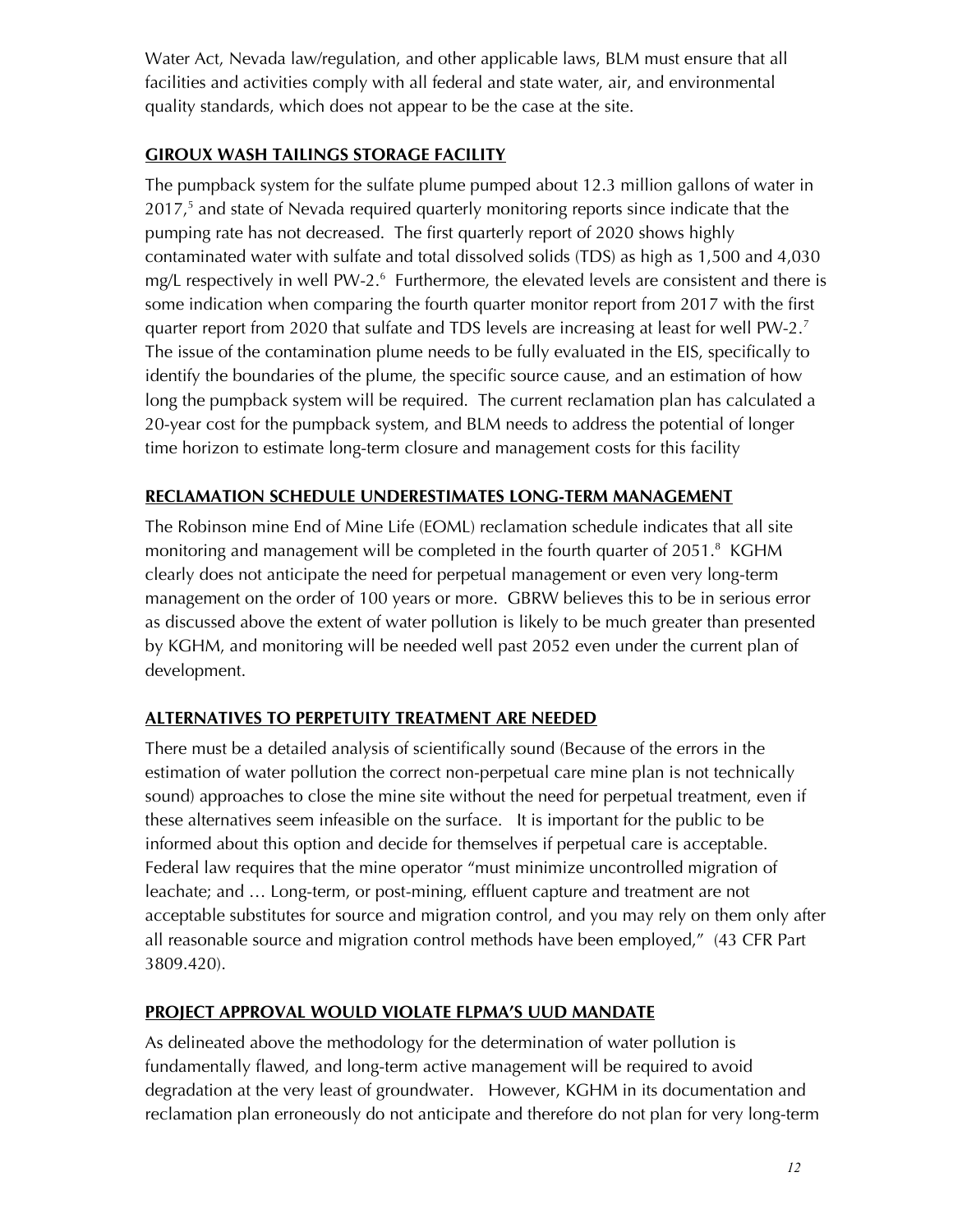perpetual management lasting hundreds of years. At a minimum the Ruth Pit Lake, Keystone Waster Rock Dump, and the King and Tripp waste rock facilities are likely to cause "unnecessary and undue degradation" at the Robinson site. Pursuant to FLPMA and the Part 3809 regulations, BLM cannot approve any operations that may result in the degradation of either the quality or the quantity of surface and ground waters or other potentially affected resources.

Taken together, the significant, and in many cases unmitigated, damage to critical environmental, cultural, historical, and religious resources noted herein fails to comply with FLPMA"s mandate that BLM "shall … take any action necessary to prevent unnecessary or undue degradation of the lands." 43 U.S.C. § 1732(b). This is known as the "UUD" standard. As the leading FLPMA and mining federal court decision states, this duty to "prevent undue degradation" is "the heart of FLPMA [that] amends and supersedes the Mining Law." Mineral Policy Center v. Norton, 292 F.Supp.2d 30, 42 (D.D.C. 2003).

FLPMA, by its plain terms, vests the Secretary of the Interior [and BLM] with the authority – and indeed the obligation – to disapprove of an otherwise permissible mining operation because the operation, though necessary for mining, would unduly harm or degrade the public land. Id. "FLPMA's requirement that the Secretary prevent UUD supplements requirements imposed by other federal laws and by state law." Center for Biological Diversity v. Dept. of Interior, 623 F.3d 633, 644 (9th Cir. 2010).

The fact that the Keystone dump and other facilities may have been approved or begun operations prior to FLPMA's passage in 1976 does not eliminate BLM's current duties to protect public land and resources from all activities that threaten public resources (including those activities that may originate on non-federal land).

BLM complies with this mandate, among its other authorities, "by exercising case-by-case discretion to protect the environment through the process of: (1) approving or rejecting individual mining plans of operation." Id. at 645, quoting Mineral Policy Center, 292 F.Supp.2d at 44. The Ninth Circuit has stressed the "environmental protection provided by the MPO [mining plan of operation] process." Center for Biological Diversity, 623 F.3d at 645 (emphasis in original).

BLM cannot approve a mining plan of operations that would cause "unnecessary or undue degradation." 43 C.F.R. § 3809.411(d)(3)(iii). BLM's mining regulations further require that all operations "must take mitigation measures specified by BLM to protect public lands." 43 CFR § 3809.420(a)(4). This, and the other performance standards in §3809.420 (especially those requiring reclamation and environmental protection), must be complied with. As just one example, a mine that requires perpetual treatment is essentially never reclaimed. Under FLPMA and the Part 3809 regulations, BLM cannot approve operations that cannot be reclaimed, or allow activities on federal land to continue that do not fully protect all public resources, now and in the future.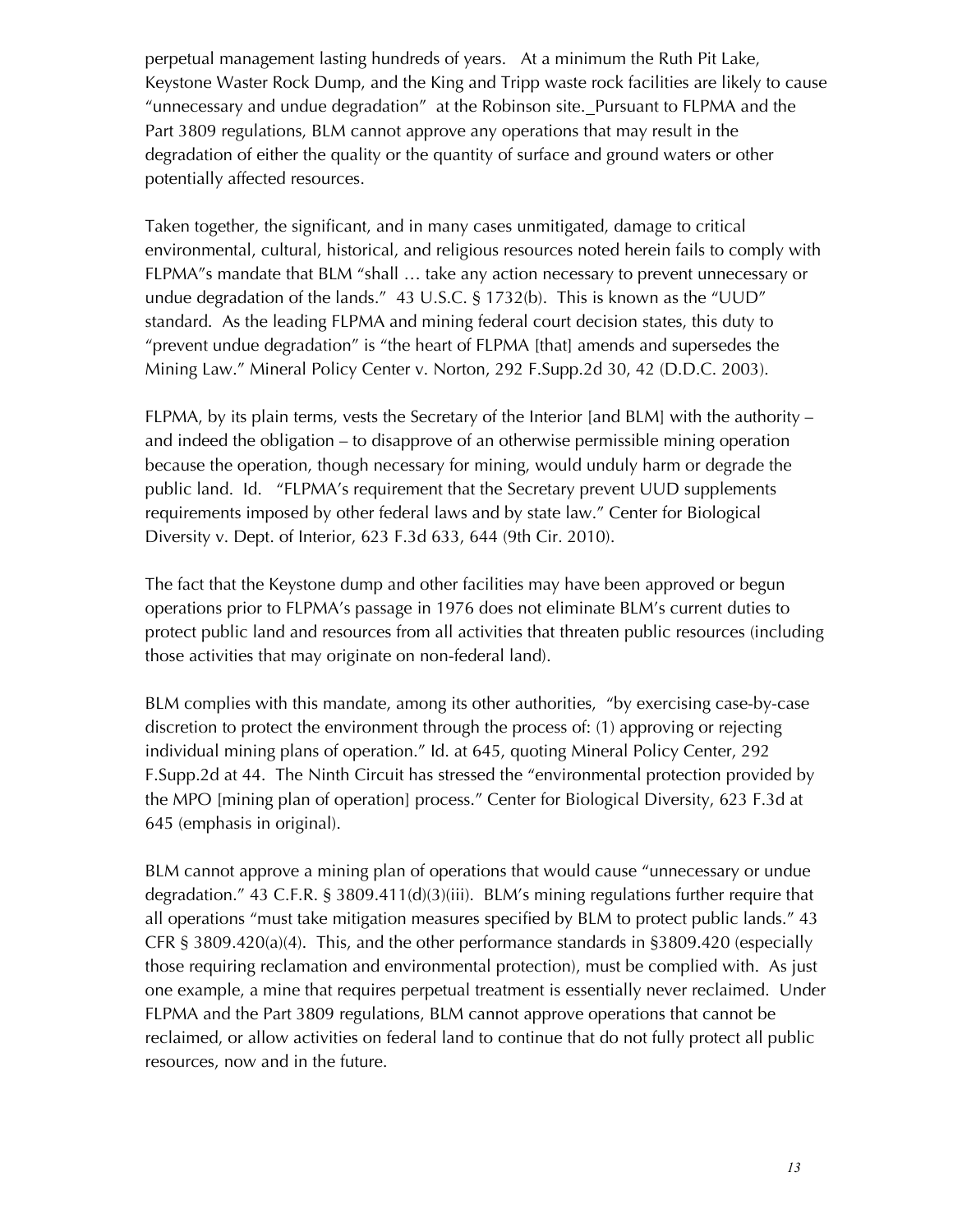For example, under the BLM's Solid Minerals Reclamation Handbook, H-3042-1, "it is a statutory mandate that BLM ensure that reclamation and closure of mineral operations be *completed* in an environmentally sound manner." (3042-1 at p. I-1, citing FLMPA and the 1970 Mining and Minerals Policy Act)(emphasis added). Allowing perpetual discharge and treatment is not "completing" reclamation, as required. The Handbook also notes that FLPMA precludes BLM from authorizing operations that may result in "permanent impairment of the productivity of the lands and the quality of the environment." Id. (emphasis in original). Under more specific "reclamation standards", "there shall be no contaminated materials remaining at or near the surface." Id. at p. I-4. Overall, perpetual pollution and treatment does not comply with the reclamation and other requirements of the Handbook. https://www.ntc.blm.gov/krc/uploads/239/Solid%20Minerals%20Reclamation %20Handbook%20H-3042-1.pdf

As noted herein, BLM violated these overarching duties. In addition, BLM must comply with its duties under FLPMA Title V and Special Use Regulations (43 CFR Parts 2900/2920) for the access roads, required rights-of-way, and other routes across public land that are proposed.

#### **SUMMARY**

In general, the reclamation and plan for closure of the Robinson Mine still does not acknowledge the likely need for perpetual management, and the DEIS fails to provide the full assessment under federal law. Of course GBRW would prefer that the mine is closed in such a manner that would not require perpetual management, but the plan as proposed fails as discussed above to correctly determine the expected water pollution at the site in the long-term. Therefore, the closure and reclamation plan is inherently wrong and must be corrected. BLM needs to work with the state of Nevada to ensure that there exists adequate financial assurances including a long-term funding mechanism to close the mine site and protect the community and its environment.

Our analysis foresees significant water pollution and likely groundwater contamination given the proposed mine and closure/reclamation plan. If BLM approves this mine plan then it will be in effect acting as an agent for the company and not engaging in supporting the public good.

In addition the public has a *right to know* what to anticipate in the process of closing the Robinson mine. The BLM has a responsibility to ensure that the public is fully informed as to actions on public lands and communities need to fully understand the consequences of hosting a mining operation. GBRW is very concerned that the nearby community has not been informed and that governmental agencies and the mining company have not been fully transparent in regards to the potential need for perpetual management. It is important for the public to be informed about this option and decide for themselves if perpetual care is acceptable.

Thank you for the opportunity to submit these comments. Please feel free to contact John Hadder if you have any questions or concerns.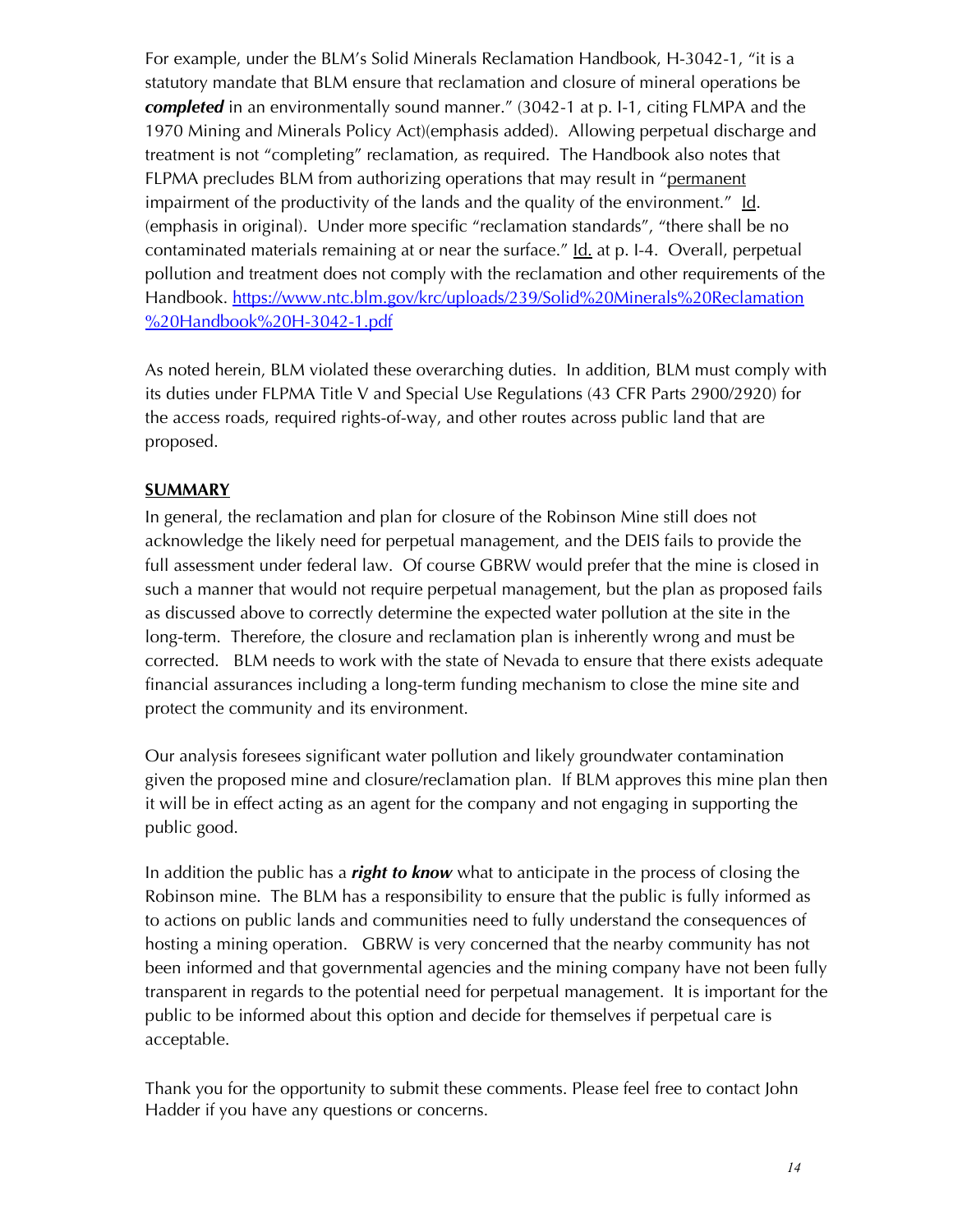Sincerely,

der

John Hadder, Director, Great Basin Resource Watch (775) 348-1986, john@gbrw.org

Law Mi

Ian Bigley, Mining Justice Organizer, Progressive Leadership Alliance of Nevada  $(775)$   $772-8393$ , ibigley@planevada.org